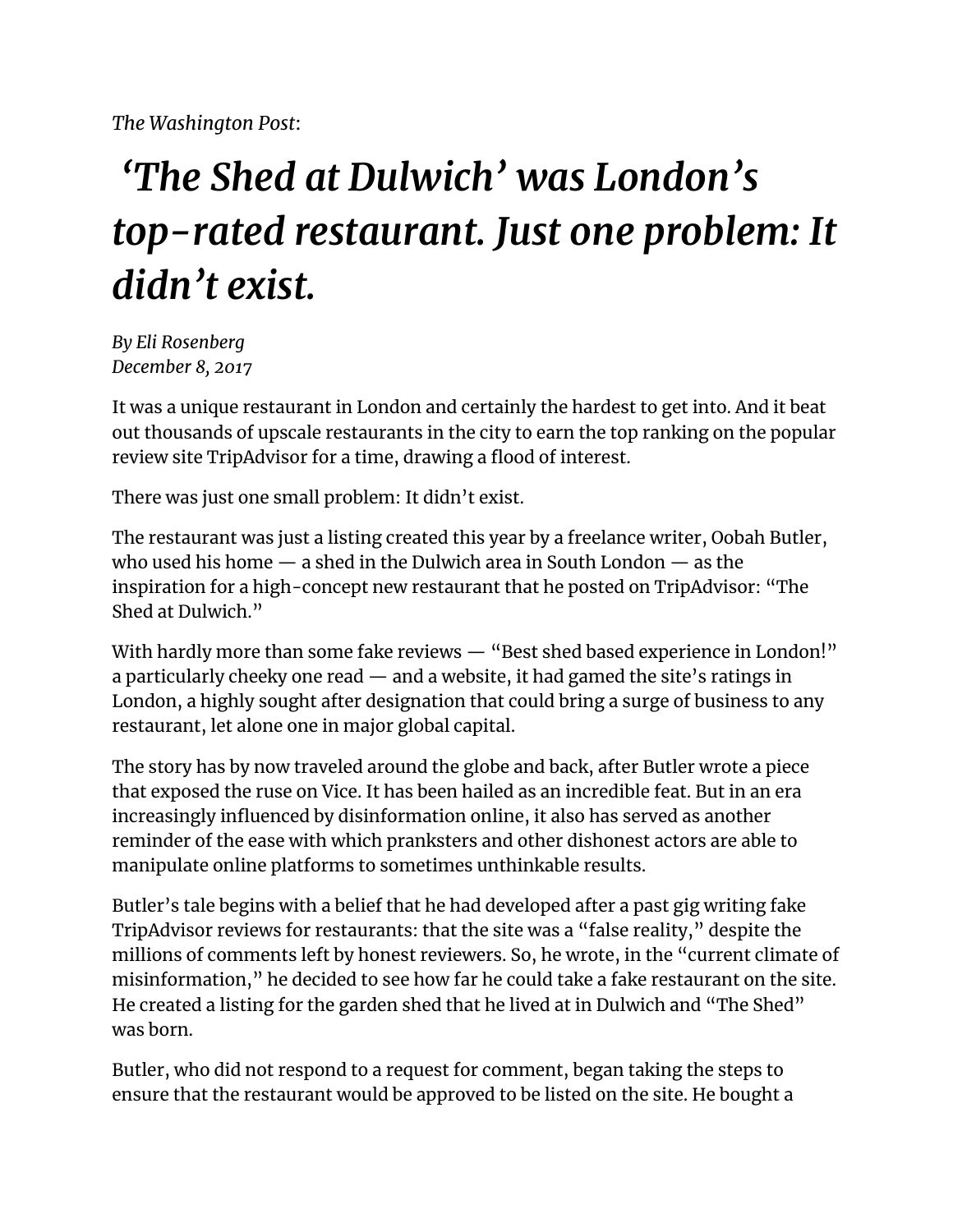burner cellphone to serve as the restaurant's phone number. He created a Web page with a menu based off emotions — a concept "silly enough to infuriate your dad," he wrote — and illustrated it with photographs of artsy looking dishes made out of household products like bleach tablets and shaving cream. One photo showed an egg on a plate balancing gracefully off his foot, which was cropped out of the frame.

And he listed its location as the street he lived on with no address, calling it an "appointment-only restaurant," to make himself less vulnerable to fact-checkers and would-be customers.

## Exclusivity? Check.

And then, Butler writes, the first miraculous thing happened: It was approved by TripAdvisor to be listed in May. The restaurant started out as the 18,149th ranked restaurant in the city: dead last.

So he began having family and friends flood the site with fake but real-seeming reviews.

"Spent a weekend in London and heard through the grapevine that this place is a must-visit," one chimed in. "After a few mildly frustrating phone calls I was in."

Some reviewers included some vaguely unsavory details seemingly meant to enhance their credibility: one wrote about being offered a blanket with a stain, but still gave the restaurant five stars. Out of the 104 reviews left on the site by early December, more than 100 were for five stars, its top rating. The remainder? Four stars.

Soon enough, the customers started calling. Butler captured some of his conversations with them on speakerphone in a video. "We are fully booked," he tells the would-be diners. He played up the restaurant's mystique, asking some if they knew "Jackie," and others about how many Instagram followers they had.

It didn't matter, no one got a reservation. But the restaurant's stock started to rise in TripAdvisor's rankings.

"I realize what it is: the appointments, lack of address and general exclusivity of this place is so alluring that people can't see sense," Butler wrote. "They're looking at photos of the sole of my foot, drooling."

The Shed's phone continued to ring. By the end of August, the listing had climbed to number 156, Butler wrote. Others began to notice. Some companies used an estimated location of The Shed on Google to send free samples to him, he wrote. People looking to work with him started contacting him. And then the local governing council inquired about relocating them to a new development site, he said.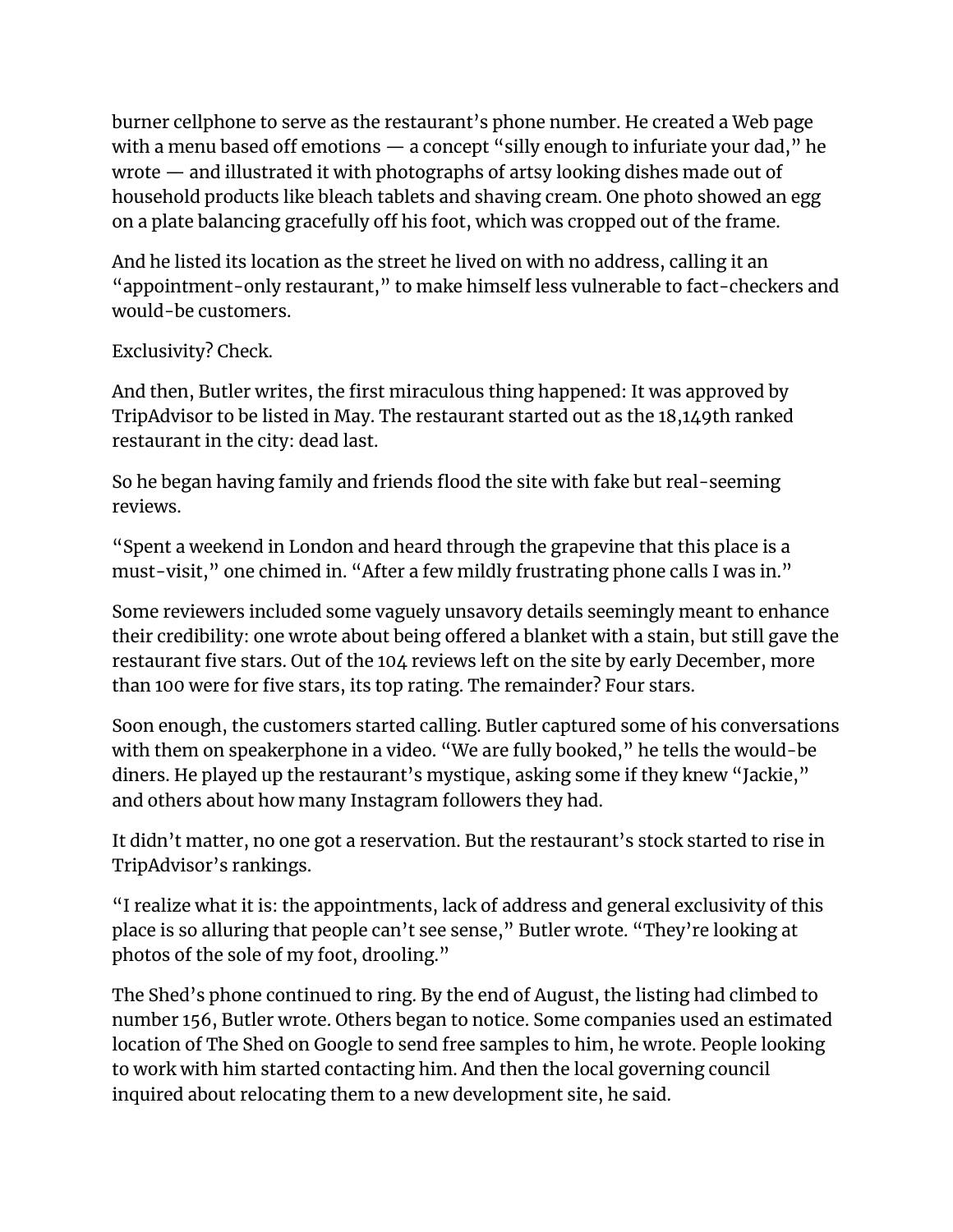After the restaurant was ranked 30th, reservation inquiries started coming in from around the world. Some tried to find the restaurant in the real world. "People approach me on my road to ask if I know how to get to The Shed," Butler wrote. "And the phone rings more than ever before."

And then he said he received a note from TripAdvisor, expecting to hear that he had been exposed: Instead the company told him that his listing received 89,000 views in a single day, he said.

The Shed at Dulwich had ascended to the No. 1 ranking on TripAdvisor in all of London.

It was not an insignificant achievement. A top rating on TripAdvisor in a destination city such as London can bring a windfall of customers. The website is the most visited tourism resource on the Web in the United States, according to the analytics firm SimilarWeb. TripAdvisor's American and British sites receive some 200 million visitors a month, according to the firm's estimates.

The story is incredible enough to merit a healthy dose of skepticism.

But images of TripAdvisor's homepage for restaurants in London saved by the Internet Archive show its climb to the No. 1 ranking by the first week November. It reached No. 21 on Nov. 2 after a reviewer called it the "absolute champion," then No. 3 the next day after two people wrote "worth the wait," and finally took the vaunted top slot on Nov. 4 after more reviews brought it across the line. It appeared to stay there for days, showing up as No. 1 through Nov. 8.

TripAdvisor declined to comment about specifics about Butler's listing and claims, but said that it was already the subject of a review before his article came out.

"In fact, we had already applied a penalty to the property which reduced its position within our Popularity Ranking and removed a number of its reviews," a statement distributed by spokesman Brian Hoyt said.

The hoax hints at deeper vulnerabilities with the process the company uses to verify the content on its site, which is driven in part by algorithms and automated monitoring. And it brings to mind other online platforms, such as Facebook and Twitter, whose algorithms have been goosed by dishonest actors to much graver consequences. Last year, a gunman entered a Washington, D.C., pizzeria after false rumors that it was the home to a politically connected pedophilia ring proliferated on Twitter and other forums; the rumor appeared to have been amplified on the service by bots in places including the Czech Republic, Cyprus and Vietnam.